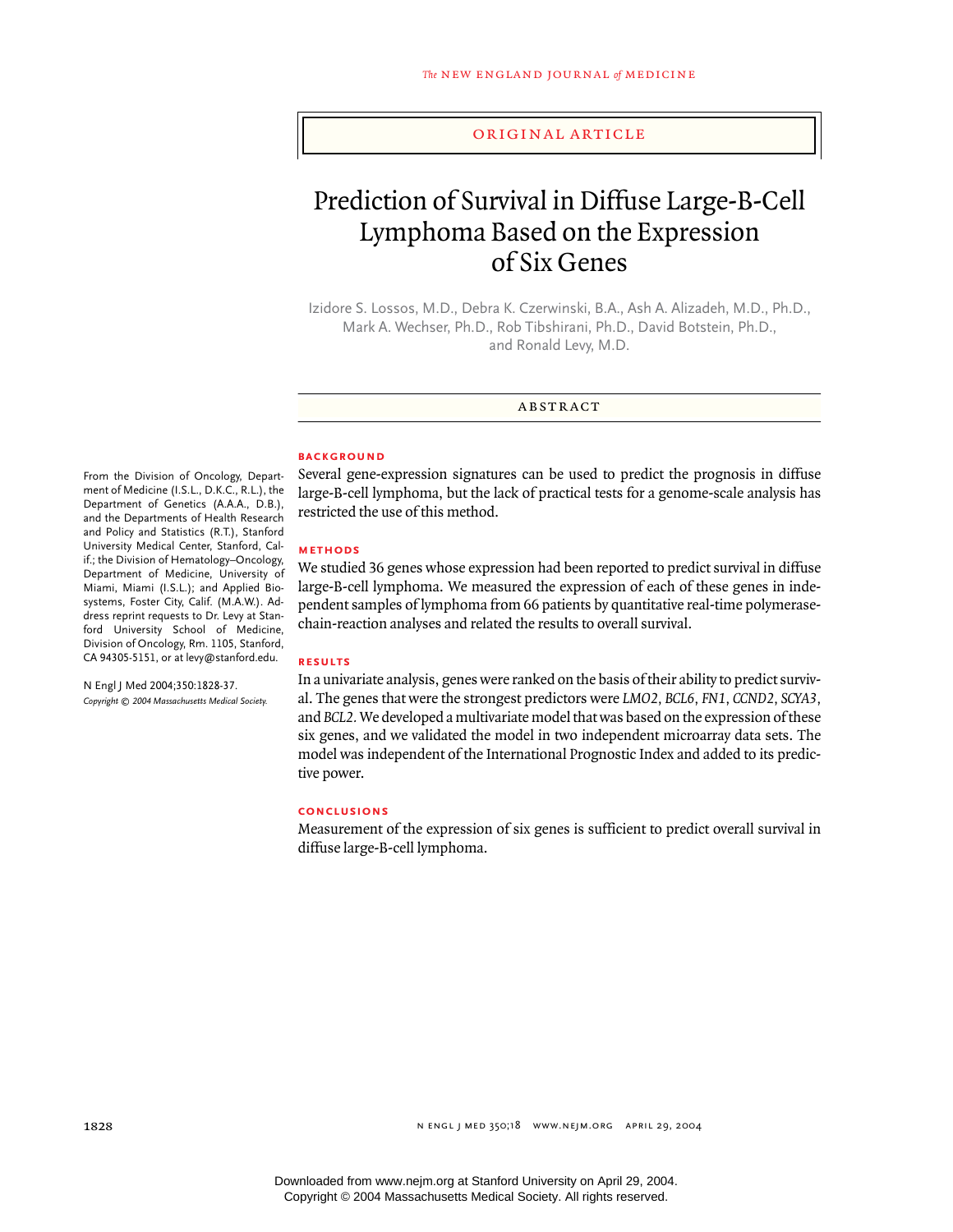he most common type of lymphoma in adults, diffuse large-B-cell lymphoma, has an annual incidence in the United States of more than 25,000 cases and accounts for 30 to 40 percent of cases of non-Hodgkin's lymphomas.1 Combination chemotherapy has transformed diffuse large-B-cell lymphoma from a universally fatal disease to a potentially curable one, but less than half of all patients are cured.<sup>2</sup> The International Prognostic Index (IPI), a well-established predictor of outcome in diffuse large-B-cell lymphoma, is based on five clinical characteristics (age, tumor stage, serum lactate dehydrogenase concentration, performance status, and number of extranodal disease sites).3 However, the outcome in patients with diffuse large-B-cell lymphoma who have identical IPI values varies considerably. New molecular methods may make risk-adjusted therapies possible for diffuse large-B-cell lymphoma in a way similar to the current practice in acute leukemia.  $\overline{T}$ 

The relation between prognosis and the molecular features of diffuse large-B-cell lymphoma has been investigated with the use of genome-scale expression profiles assessed by DNA microarrays.<sup>4-6</sup> There are a variety of techniques for analyzing microarray data, but the two general types are unsupervised and supervised. With the unsupervised approach, microarray data are analyzed without the use of external information such as clinical data or survival time. In contrast, with the supervised approach, the aim is to identify genes whose expression correlates with some external variables. With both unsupervised<sup>4</sup> and supervised<sup>5,6</sup> methods, microarray studies of diffuse large-B-cell lymphomas showed that gene-expression signatures were associated with clinical outcomes.

Alizadeh et al.,<sup>4</sup> with lymphochip complementary DNA (cDNA) microarrays, showed that overall survival after chemotherapy was significantly longer among patients with diffuse large-B-cell lymphoma that had high levels of expression of genes characteristic of normal germinal-center B cells than among patients whose tumors had low levels of expression of these same genes. Two genes specifically expressed in the germinal-center B cell, *BCL6* and *HGAL,* have been shown to predict overall survival, independently of the IPI, in unrelated groups of patients studied with the use of other methods.7-9 However, another germinal-center B-cell marker, *CD10,* did not predict survival in diffuse large-B-cell lymphoma, suggesting that the outcome is associated with the expression of only some genes in germinal-center B-cell signatures.<sup>8</sup>

Supervised analysis of gene-expression data in relation to overall survival has also made possible the construction of models to predict the outcome in diffuse large-B-cell lymphoma. Shipp et al.<sup>5</sup> derived a 13-gene predictive model, which was independent of the IPI, from a cohort of 58 patients whose lymphomas were analyzed by oligonucleotide microarrays. Only 3 of these 13 genes were present in the data analyzed by Alizadeh and colleagues,4 and of those 3, only 2 were associated with survival. Rosenwald et al.<sup>6</sup> used supervised analysis of gene-array data from 160 patients with diffuse large-B-cell lymphoma to derive a predictive model based on the expression of 17 genes and applied this model to a set of such lymphomas from 80 other patients.

There is no overlap among the genes in the models derived by Shipp et al. and Rosenwald et al.5,6 Technical differences, the composition of the microarrays used, and different algorithms used for constructing predictive models may underlie this disparity. In addition, every predictive model must be validated in an independent cohort of patients to confirm that it works generally and not just for the group of patients from which it was derived.<sup>10,11</sup> Therefore, it remains unclear which method and which model best capture the molecular, histopathological, and clinical heterogeneity of diffuse large-B-cell lymphoma. Also, since microarrays are not yet readily available in clinical laboratories, more practical assays for gene expression are needed.

We used quantitative reverse-transcriptase polymerase chain reaction (RT-PCR) to measure the expression of 36 genes in diffuse large-B-cell lymphomas from 66 patients. We then built a predictive model based on the genes that were correlated with overall survival, either positively or negatively, and validated the model by applying it to the microarray data from Shipp et al.<sup>5</sup> and Rosenwald et al.<sup>6</sup> in order to determine whether it had predictive value that was independent of the method of measuring gene expression (i.e., quantitative RT-PCR, cDNA microarrays, or oligonucleotide microarrays). Our goal was to devise a model that was technically simple and applicable for routine clinical use.

#### METHODS

# **tumor specimens**

During diagnostic procedures at Stanford University Medical Center from 1975 to 1995, we obtained tumor specimens from patients with newly diagnosed diffuse large-B-cell lymphoma. Specimens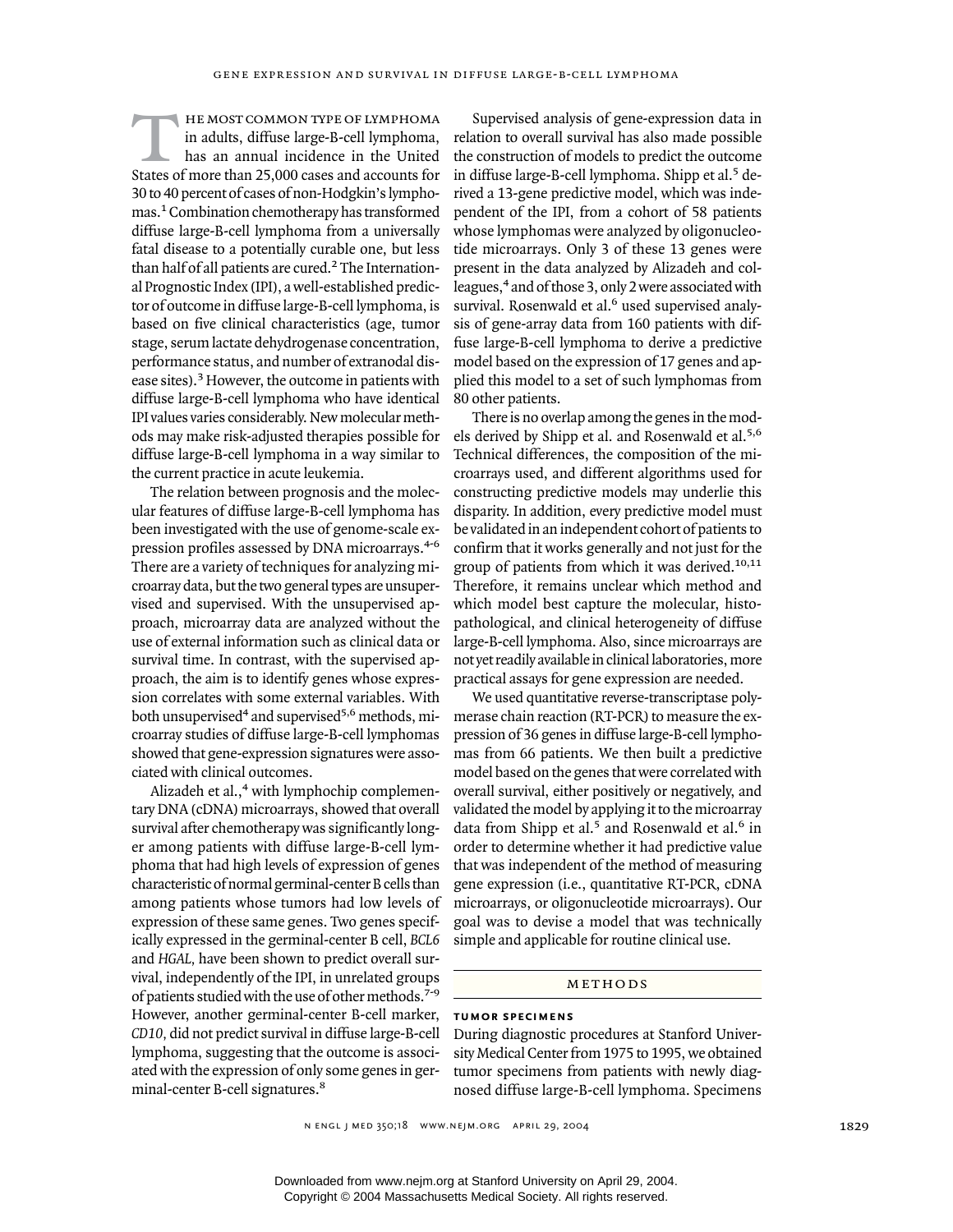| Table 1. Sources of Evidence for a Panel of 36 Genes Whose Expression<br>Predicts Survival in Diffuse Large-B-Cell Lymphoma.* |                                                                                                                                                                                                                                            |  |  |
|-------------------------------------------------------------------------------------------------------------------------------|--------------------------------------------------------------------------------------------------------------------------------------------------------------------------------------------------------------------------------------------|--|--|
| <b>Source of Evidence</b>                                                                                                     | Genes                                                                                                                                                                                                                                      |  |  |
| Reports identifying single<br>prognostic genes                                                                                | ICAM1/CD54, <sup>14</sup> PAX5, <sup>15</sup> Ki-67, <sup>16</sup> CD44, <sup>17</sup><br>P53, 18, 19 BCL2, 20-23 BIRC5 (survivin), 24<br>BCL6, 8,9 HGAL, 7-9 PRDM1, 25 SCYA3, 25<br>CCND1, <sup>26</sup> CCND2 <sup>25</sup> <sup>+</sup> |  |  |
| Alizadeh et al. <sup>4</sup> <sup>+</sup>                                                                                     | LMO2, LRMP, CD10, MYBL1/A-MYB, BCL7A,<br>PIK3CG, CR2, CD38, SLAM, WASPIP, CFLAR,<br>SLA, IRF4, PMS1, HGAL, BCL6, BCL2                                                                                                                      |  |  |
| Shipp et al. <sup>5</sup> $\ll$                                                                                               | NR4A3, PDE4B                                                                                                                                                                                                                               |  |  |
| Rosenwald et al. <sup>6</sup>                                                                                                 | FN1, PLAU, HLA-DOA1, HLA-DRA, EEF1A1L4,<br>NPM3, MYC, BCL6, HGAL                                                                                                                                                                           |  |  |

\* *BCL2, BCL6,* and *HGAL* are present in more than one source.

† Given the prominence of *BCL6* in diffuse large-B-cell lymphoma, we also included three genes that Shaffer et al.25 have shown to be targets of *BCL6* (*PRDM1, SCYA3,* and *CCND2*).

 $\pm$  In addition to representatives from the 71 or so genes used by Alizadeh et al.,<sup>4</sup> we included genes identified during a reanalysis of the data set.

- Of the 13 genes in the model of Shipp et al., 2 genes could be assessed independently in the data set used by Alizadeh et al. and showed significant correlation with survival, though no adjustment was made for multiple-hypothesis testing.
- **To derive their predictive model, Rosenwald et al.<sup>6</sup> used 17 genes. Only the** nine that were associated with survival in independent data analyses (by significance analysis of microarrays) were included in the study.

were stored frozen, as previously reported.7,8 The diagnosis of diffuse large-B-cell lymphoma according to the revised European–American lymphoma classification<sup>12</sup> was confirmed on reevaluation of all specimens before their inclusion in this study. All the tumors had the histologic appearance of centroblastic large-B-cell lymphomas with a diffuse pattern and no residual follicles. All patients were treated with a regimen that included an anthracycline (cyclophosphamide, doxorubicin, vincristine, and prednisone [CHOP] or CHOP-like regimens) and were followed up at Stanford University Hospital. Primary diffuse large-B-cell lymphoma specimens from a total of 66 patients fulfilled the criteria for inclusion in the study. Information on the tumor stage was obtained for all the patients according to the Ann Arbor system of staging lymphomas. We were able to determine the IPI score for 58 of the patients. Written informed consent was obtained from all patients, and the study was approved by the institutional review board of Stanford University Medical Center.

## **rna isolation and real-time pcr**

Isolation of RNA, its quantification, and the RT re-

methods.7,13 Expression of messenger RNA (mRNA) for 36 genes that we tested (Table 1, as well as Table A in the Supplementary Appendix [available with the full text of this article at www. nejm.org]) and 2 endogenous control genes was measured in each biopsy specimen of diffuse large-B-cell lymphoma by real-time PCR (with TaqMan Gene Expression Assays products on an ABI PRISM 7900 HT Sequence Detection System, Applied Biosystems).13 For each gene, two to four sets of Taq-Man probes and primers were tested. The probes contain a 6-carboxy-fluorescein phosphoramidite (FAM dye) label at the 5' end of the gene and a minor groove binder and nonfluorescent quencher at the 3' end and are designed to hybridize across exon junctions. The assays are supplied with primers and probe concentrations of 900 nM and 250 nM, respectively. For each gene, the assay with the highest amplification efficiency was selected for this study; the TaqMan probes and primer sequences are presented in Table A in the Supplementary Appendix. No fluorescent signal was generated by these assays when genomic DNA was used as a substrate, which confirms that the assays measured only mRNA.

actions were performed according to established runs for all the genes assessed in the Raji cell line. Phosphoglycerate kinase 1 (*PGK1*) and glyceraldehyde-3-phosphate dehydrogenase (*GAPDH*) were used as the endogenous RNA and cDNA quantity controls (P/N 4326318E and P/N 4326317E, respectively; Applied Biosystems). We chose *PGK1* and *GAPDH* on the basis of an analysis of their relatively constant expression in diffuse large-B-cell lymphoma.13 Since the normalization to the endogenous control genes *PGK1* and *GAPDH* led to similar results and conclusions, we present only the data normalized to *PGK1* expression. For calibration and generation of standard curves, we used cDNA derived from the Raji cell line of human B-cell lymphoma, cDNA prepared from Universal Human Reference RNA (Stratagene), or both. The cDNA prepared from Universal Human Reference RNA was used for genes that were not abundant in the Raji cell line (*CCND1*, *CCND2*, *SLA*, *NR4A3*, *CD44*, *PLAU*, and *FN1*). To control for possible variations among PCR runs performed on different days, the expression of all the analyzed and endogenous control genes was assessed in the Raji cell line before, midway through, and on completion of the analysis of all the specimens of diffuse large-B-cell lymphoma. The assays were highly reproducible, with coefficient of variation less than 0.16 among these three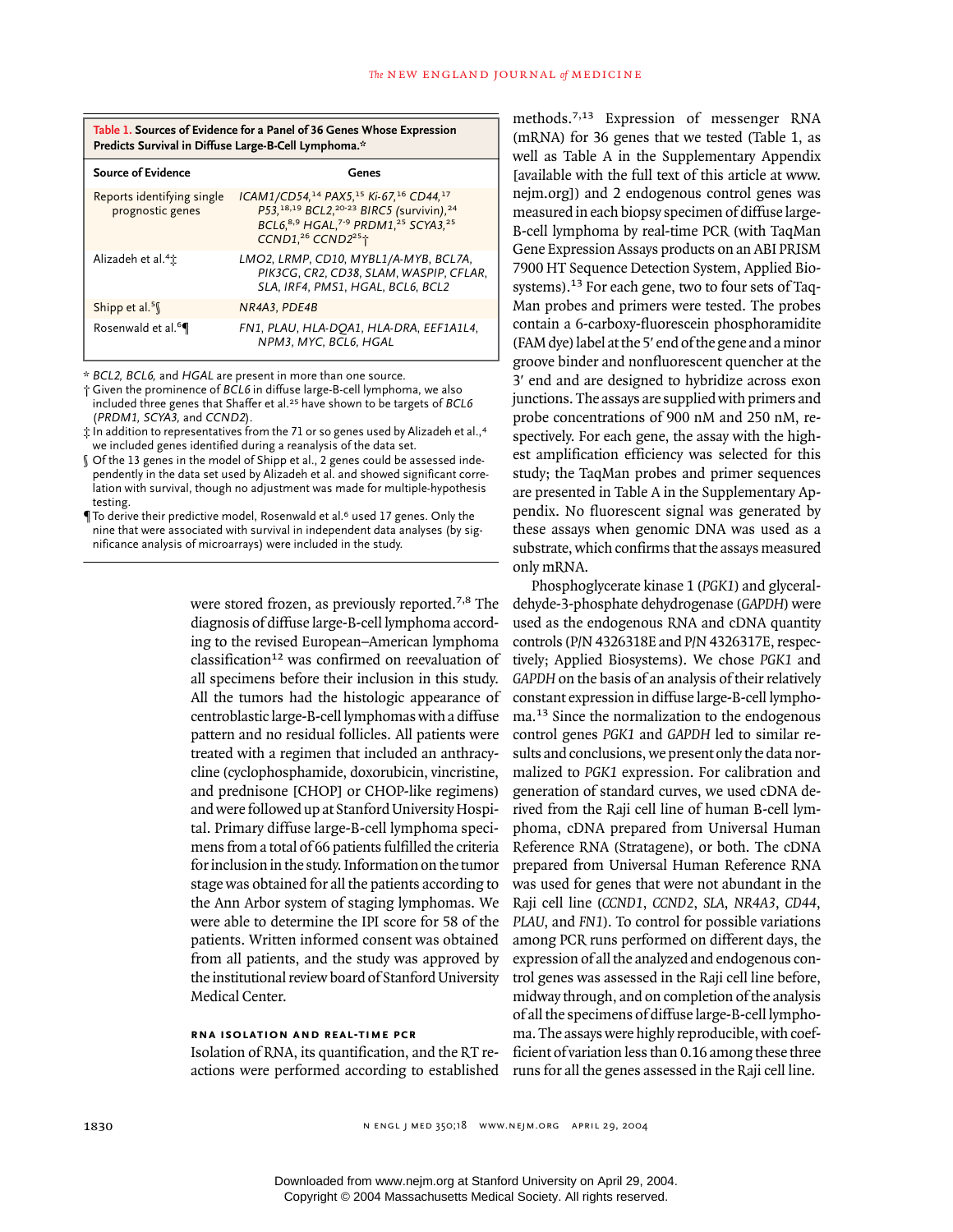

lute univariate z score of  $\pm 1.5$ . The prediction model is based on the weighted expression of six genes and is expressed by the following equation: mortality-predictor score= $(-0.0273 \times LMO2)$ + $(-0.2103 \times BCL6)$ + $(-0.1878 \times FN1)$ +

# **statistical analysis**

The normalized gene-expression values were logtransformed (on a base 2 scale), in a manner similar to the transformation of array-based hybridization data. Overall survival time was calculated from the date of diagnosis until death or the last followup contact. We estimated survival curves by the Kaplan–Meier product-limit method and compared them using the log-rank test. To construct a model for the prediction of survival, univariate Cox proportional-hazards analysis was performed, with overall survival as the dependent variable.<sup>27</sup> Subsequently, genes with an absolute univariate z score greater than  $1.5$  or less than  $-1.5$  were analyzed in a multivariate Cox proportional-hazards regression model, with overall survival as the dependent variable. The individual components of the IPI and the overall score were included in the model. Two-sided P values of less than 0.05 were considered to indicate statistical significance. In ble 1). The expression of each of these genes, meathe final model for the prediction of survival, we sured either individually or in large data sets derived

multiplied the log-transformed normalized expression value measured for each gene by a factor of z, a score derived from the multivariate analysis (see the Supplementary Appendix for a description of this method).

To validate the usefulness of this model, we applied it to two independent, previously published sets of gene-expression data for diffuse large-B-cell lymphoma that were derived from DNA-microarray analysis5,6 (see the Supplementary Appendix). These data sets were compared without shifting of the means or other scaling of the raw gene-expression data.

#### results

## **selection of a panel of genes for quantitative rt-pcr**

We selected a group of 36 genes for this study (Ta-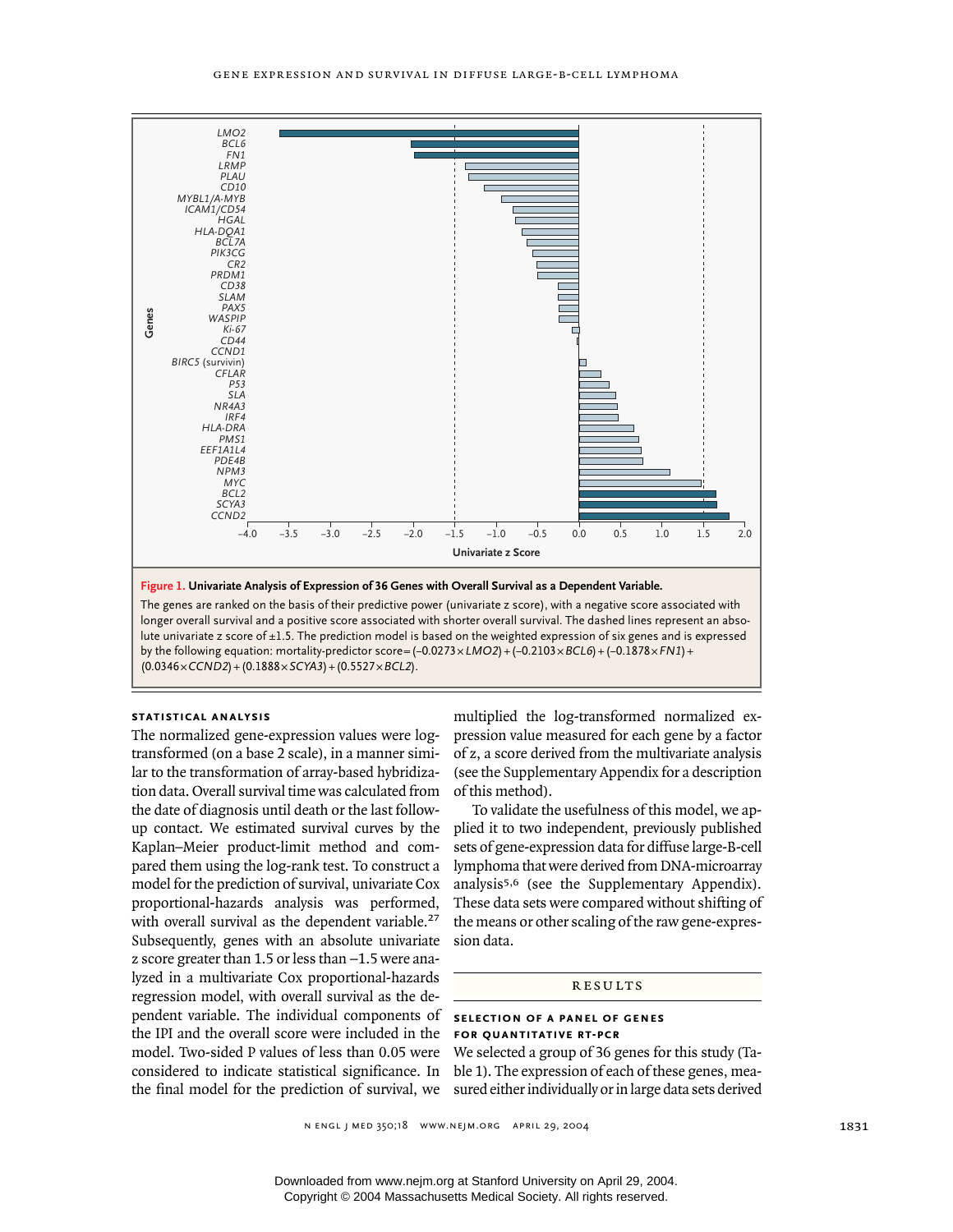| Table 2. Clinical Characteristics of Patients with Diffuse Large-B-Cell Lymphoma.* |                   |                                                     |                   |                   |  |
|------------------------------------------------------------------------------------|-------------------|-----------------------------------------------------|-------------------|-------------------|--|
| Characteristic                                                                     | Group<br>$(N=20)$ | Low-Risk Medium-Risk High-Risk<br>Group<br>$(N=18)$ | Group<br>$(N=20)$ | Total<br>$(N=58)$ |  |
| Age (yr)                                                                           |                   |                                                     |                   |                   |  |
| Median<br>Range                                                                    | 40<br>$21 - 65$   | 50<br>$23 - 74$                                     | 50<br>$18 - 71$   | 47<br>$18 - 74$   |  |
| Ann Arbor stage (no.)                                                              |                   |                                                     |                   |                   |  |
|                                                                                    | 1                 | 1                                                   | 5                 | 7                 |  |
| $\mathbf{H}$                                                                       | 8                 | 8                                                   | 8                 | 24                |  |
| $\mathbf{III}$                                                                     | 0                 | 3                                                   | ı                 | 4                 |  |
| IV                                                                                 | 11                | 6                                                   | 6                 | 23                |  |
| ECOG performance status (no.)                                                      |                   |                                                     |                   |                   |  |
| $0 - 1$                                                                            | 15                | 17                                                  | 19                | 51                |  |
| >2                                                                                 | 5                 | $\mathbf{I}$                                        | $\mathbf{I}$      | $\overline{7}$    |  |
| B symptoms (no.) <sup>†</sup>                                                      |                   |                                                     |                   |                   |  |
| Yes                                                                                | 6                 | 6                                                   | 4                 | 16                |  |
| <b>No</b>                                                                          | 14                | 12                                                  | 16                | 42                |  |
| Lactate dehydrogenase (no.)                                                        |                   |                                                     |                   |                   |  |
| High                                                                               | 9                 | 12                                                  | 8                 | 29                |  |
| Low                                                                                | 11                | 6                                                   | 12                | 29                |  |
| No. of extranodal sites (no.)                                                      |                   |                                                     |                   |                   |  |
| $\leq$ 1                                                                           | 13                | 15                                                  | 11                | 39                |  |
| >1                                                                                 | $\overline{7}$    | 3                                                   | 9                 | 19                |  |
| International Prognostic<br>Index (no.)                                            |                   |                                                     |                   |                   |  |
| $0 - 2$                                                                            | 14                | 13                                                  | 17                | 44                |  |
| $3 - 5$                                                                            | 6                 | 5                                                   | 3                 | 14                |  |

\* Patients in the low-risk group had survival-predictor scores of less than  $-0.063$ ; those in the medium-risk group,  $-0.063$  to  $<$ 0.093; and those in the high-risk group, ≥0.093. ECOG denotes Eastern Cooperative Oncology Group. A score of 0 on the International Prognostic Index indicates the absence of all prognostic factors, and a score of 5 the presence of all prognostic factors. † B symptoms are fever, unintentional weight loss, or night sweats.

> from microarrays, has been found to predict survival in diffuse large-B-cell lymphoma. We applied significance analysis of microarrays $28 - a$  supervised method for the identification of genes with a statistically significant association with survival to the data set of Alizadeh et al.<sup>4</sup> in order to identify genes that may have been missed in the unsupervised analyses.

> We measured the expression of each of the 36 genes and of the 2 internal-control genes for input mRNA (*PGK1* and *GAPDH*) by quantitative RT-PCR. We determined the expression of each gene in each of the 66 specimens of lymphoma relative to its expression in a sample of RNA used as a reference.<sup>13</sup> (For raw data, see the Supplementary Appendix. The primer and probe sets for each of the genes in this study are shown in Table A.)

### **a model for predicting survival in diffuse large-b-cell lymphoma**

We first performed a univariate analysis of the expression data for the 36 genes, with overall survival as a dependent variable (Fig. 1). We ranked the genes on the basis of their predictive power (univariate z score). A negative z score was associated with longer overall survival, and a positive z score was associated with shorter overall survival. From this ranking, we selected an optimal number of genes for use in constructing a predictive model. Including more genes, even with some redundancy, would have tended to make the predictive model perform better in independent validation analyses, but a smaller number of genes would make the model more practical. By inspection, the conventional cutoff value for z of ±2.0 (P<0.05) would have yielded only one gene, *LM02* (Fig. 1). Therefore, we picked the z value of  $\pm$ 1.5 (P=0.13), which allowed the six genes to be included. (Other z values were tried after the fact, and the results are shown for comparison in the Supplementary Appendix.) The six genes that exceeded the z value of 1.5 in the univariate analysis were *LMO2, BCL6, FN1, CCND2, SCYA3,* and *BCL2*.

When we performed a multivariate Cox regression analysis with overall survival as a dependent variable, none of these genes independently predicted overall survival at a statistically significant level. This is not surprising, since the genes are interrelated (e.g., *BCL6* is known to down-regulate the expression of *CCND2* and *SCYA3*).25 Another multivariate Cox regression analysis was then performed, which included the six genes as well as each of the components of the IPI. This analysis showed that only the serum lactate dehydrogenase concentration was an independent predictor of overall survival  $(P=0.004)$ .

Since we intended to construct a model that would be independent of and not overlap the IPI, we did not use the serum lactate dehydrogenase concentration in the model, because it is already a component of the IPI score. Instead, we constructed a model that is based on the relative contributions of each of the six genes in the multivariate analysis, as described in the following equation: mortality-predictor score= $(-0.0273 \times LMO2) + (-0.2103 \times BCL6) +$ (¡0.1878¬*FN1*)+(0.0346¬*CCND2*)+(0.1888¬*SCYA3*) +(0.5527¬*BCL2*). For example, the negative weighting value assigned to *LMO2* indicates that higher expression correlates with longer survival. The positive value for *CCND2* indicates that higher expression correlates with shorter survival.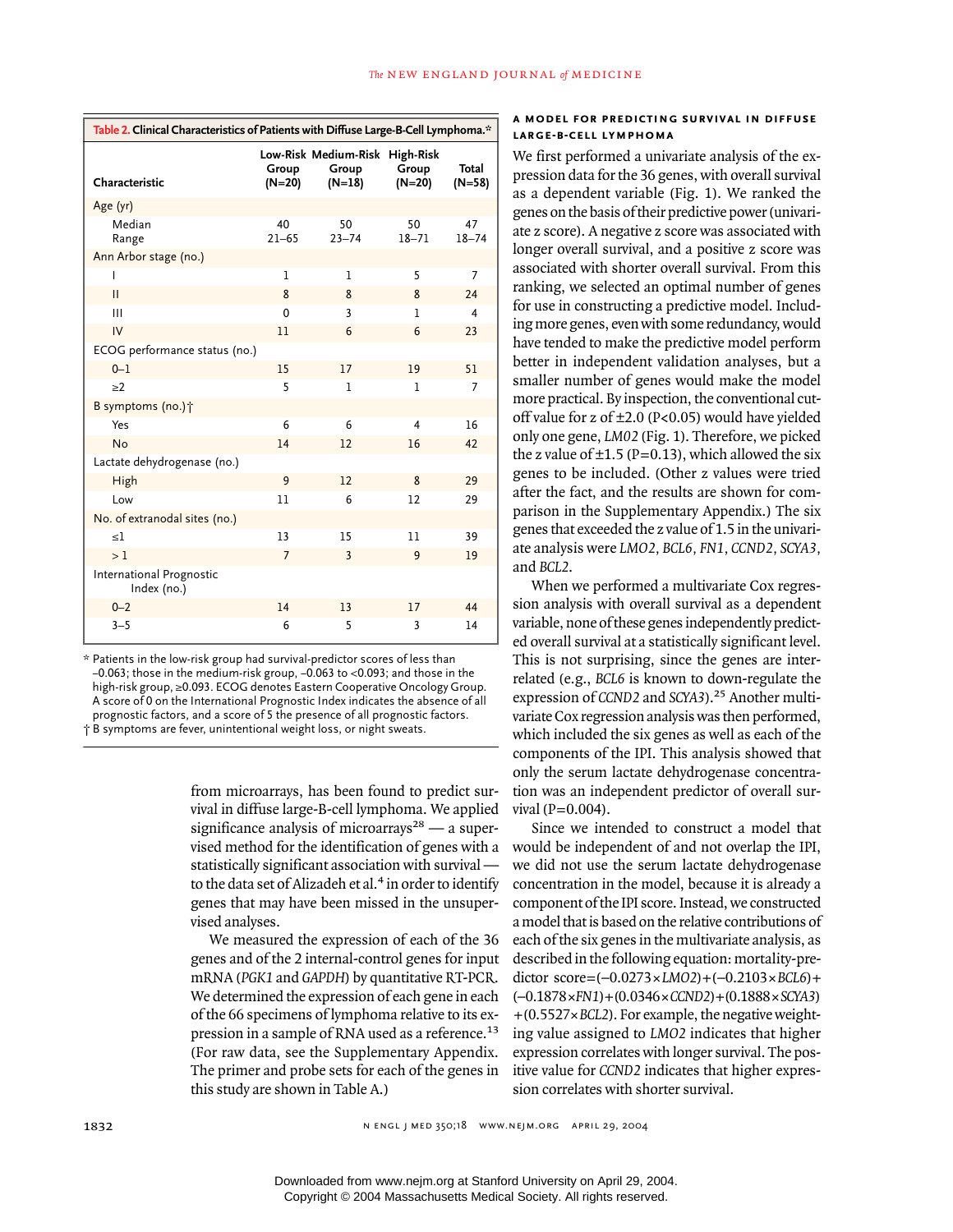

Panel A shows Kaplan–Meier estimates of overall survival in the 66 patients with diffuse large-B-cell lymphoma, analyzed by quantitative reverse-transcriptase polymerase chain reaction with TaqMan probe-based assays. The dotted lines represent 95 percent confidence intervals. Panel B shows Kaplan–Meier curves for overall survival in the three groups (at low, medium, and high risk of death) as defined by a prediction model based on the weighted expression of six genes (*LMO2, BCL6, FN1, CCND2, SCYA3,* and *BCL2)*. According to log-likelihood estimates,

We ranked the patients with known IPI scores according to their mortality-predictor scores and divided them into three groups according to whether they had a low, medium, or high risk of death (low risk, lower than  $0.063$ ; medium risk, from  $-0.063$  to <0.093; and high risk, 0.093 or higher). Table 2 shows the clinical characteristics of the patients according to these risk groups. The rates of overall survival at five years in the low-risk, medium-risk, and high-risk groups were 65 percent, 49 percent, and 15 percent, respectively  $(P=0.004)$ . The mean survival times were 8.7 years (95 percent confidence interval, 4.9 to not reached), 7.1 years (95 percent confidence interval, 3.3 to not reached), and 3.8 years (95 percent confidence interval, 1.8 to 5.0), respectively (Fig. 2).

To test the validity of this model, we applied it to published microarray gene-expression data from Shipp et al.<sup>5</sup> (Fig. 3A and 3B) and from Rosenwald et al.6 (Fig. 3C and 3D). These tests confirmed the ability of the model to predict survival. In the smaller cohort study of patients with diffuse large-B-cell lymphoma, reported by Shipp et al.,<sup>5</sup> the overall survival in the medium-risk group was similar to that in the high-risk group. However, the medium-risk group did have an intermediate risk in the larger cohort of patients that Rosenwald et al. analyzed.<sup>6</sup> We next investigated whether our model could add prognostic value beyond that of the IPI. Among patients in our sample who were at high risk for death according to the IPI, the six-gene model could further subdivide the patients into those likely to have longer survival and those likely to have shorter survival, in a manner similar to what we observed in the entire group of 66 patients ( $P=0.006$ ) (data not shown). But of our 66 patients, too few were in the IPI group with the lowest risk of death for our findings to achieve statistical significance. We therefore tested the added value of the six-gene model by analyzing the larger data set reported by Rosenwald et al.6 (Fig. 4). We used that study group's three subdivisions, which were based on the IPI (low, medium, and high). In some of these groups, the number of patients was small. But in each stratum of the IPI, we could identify a group with an especially low probability of survival (Fig. 4, blue lines). Thus, by identifying the patients who had either medium-risk or high-risk scores on the IPI along with a high-risk expression profile (the bottom, or highest-risk, group), it was possible to identify the group of approximately 30 percent of all patients with diffuse large-B-cell lymphoma who had especially short survival.

Recently, Barrans et al.<sup>9</sup> reported that immunohistochemical analysis of antibodies to germinalcenter markers and Bcl-2, in combination with the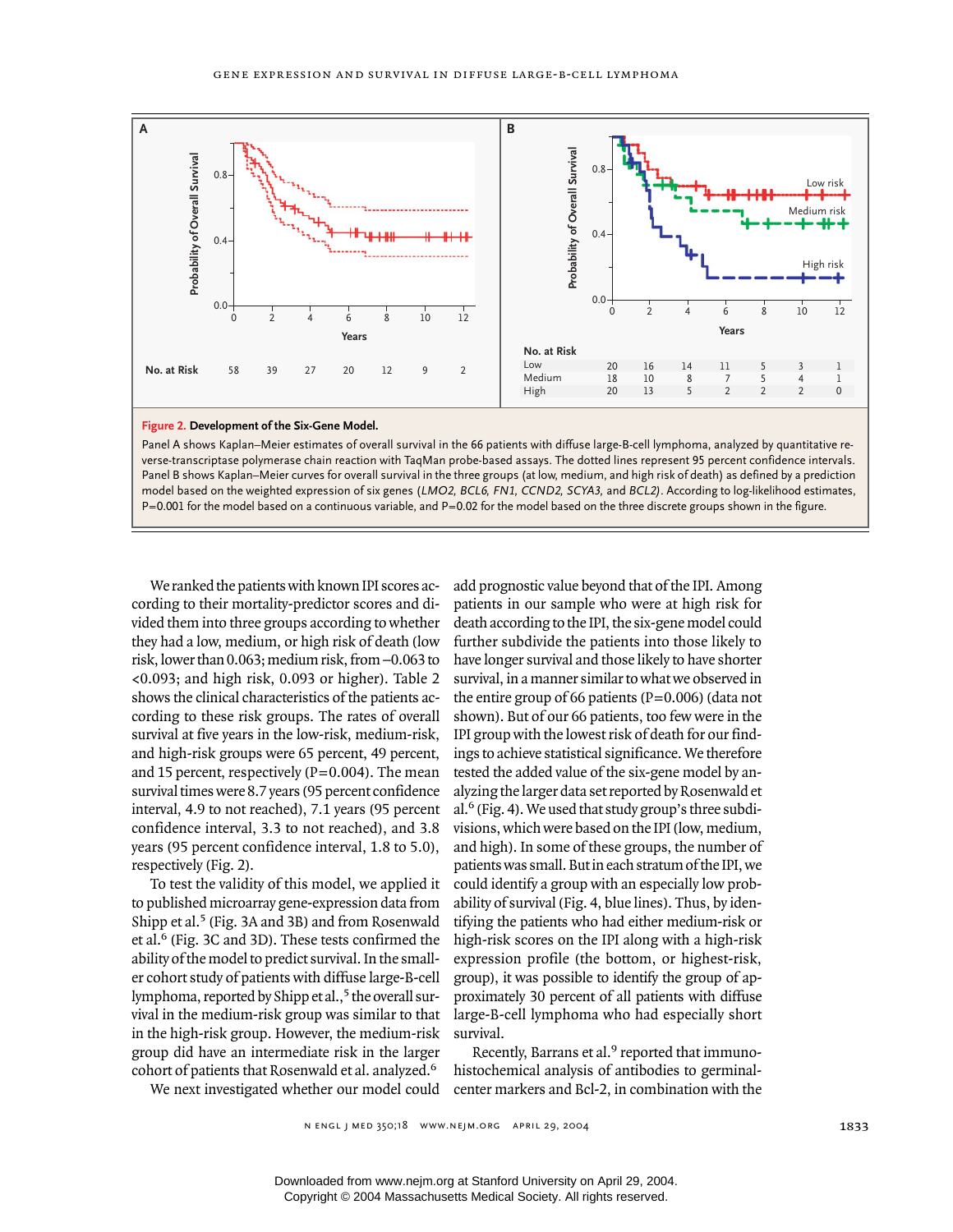

**Figure 3. Validation of the Performance of the Six-Gene Model with the Use of Data from Oligonucleotide Microarrays (Panels A and B) and cDNA Microarrays (Panels C and D).**

Panel A shows Kaplan–Meier estimates of overall survival in all 58 patients with diffuse large-B-cell lymphoma reported by Shipp et al.,<sup>5</sup> and Panel B Kaplan–Meier estimates of overall survival in the 58 patients after subdivision into three groups (at low, medium, and high risk of death) on the basis of the six-gene model for prediction. The dotted lines represent 95 percent confidence intervals. According to log-likelihood estimates, P=0.02 for the model as a continuous variable, and P=0.31 for the model as a class. Similar analyses of the data on the 240 patients with diffuse large-B-cell lymphoma reported by Rosenwald et al.<sup>6</sup> are shown in Panels C and D. P<0.001 for the model based on a continuous variable and for the model based on the three discrete groups shown in the figure.

IPI, could improve risk stratification among patients with diffuse large-B-cell lymphoma. Colomo et al.<sup>29</sup> could not confirm this result but did demonstrate the predictive power of expression of the Bcl-2 protein. Comparison of the predictive power of our model of the expression of six genes with that of a gene-expression model based on only *BCL6* (a germinal-center marker) and *BCL2* showed that the six-gene model predicted overall survival better among patients in our cohort and in the cohorts studied by Shipp et al.<sup>5</sup> and Rosenwald et al.<sup>6</sup> (see the Supplementary Appendix).

#### discussion

As new therapies for lymphoma become available, it will be increasingly important to identify patients who do not benefit from current treatments and who may be candidates for early treatment with these new approaches. The IPI has proved useful for identifying such patients with diffuse large-B-cell lymphoma,3 but we found that the molecular characteristics of lymphoma can add further predictive power. Simultaneous analysis of the expression of thousands of genes in diffuse large-B-cell lympho-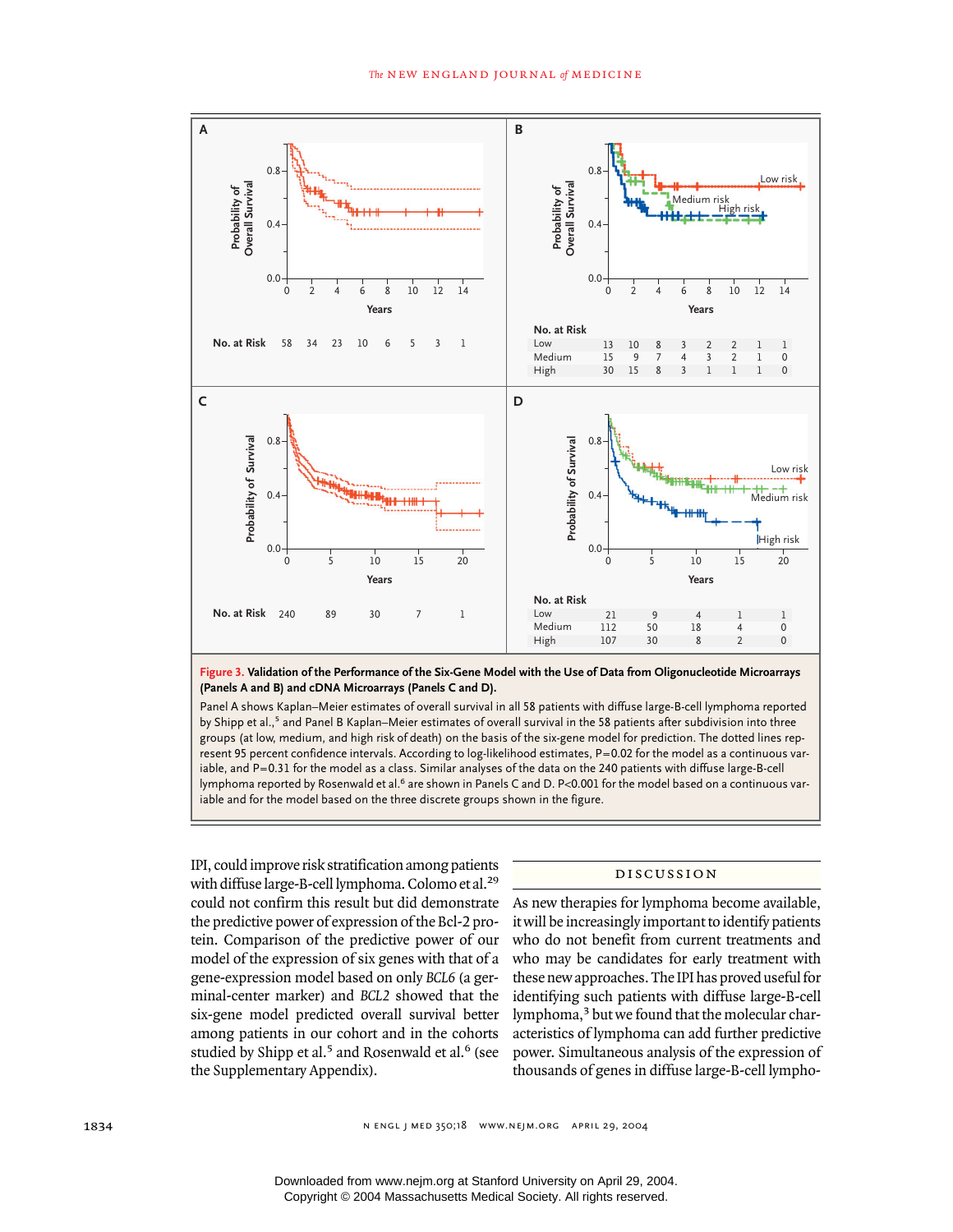

The Kaplan–Meier estimates show overall survival for groups of patients with low-risk (Panel A), medium-risk (Panel B), and high-risk (Panel C) scores on the International Prognostic Index, as reported by Rosenwald et al.,<sup>6</sup> after subdivision into three groups (at low, medium, and high risk for death) on the basis of the six-gene model for prediction. According to log-likelihood estimates, P=0.01, P=0.002, and P=0.16 for the model based on a continuous variable applied to the low-risk, medium-risk, and high-risk groups, respectively, and P=0.02, P=0.003, and P=0.01, respectively, for the model based on the three discrete groups shown in the figure.

ma with the use of cDNA and oligonucleotide microarrays by several groups has provided a rich source of data that can be correlated with the clinical outcome.4-6 Each of these studies has produced lists of genes for use in the stratification of the risk of death among patients with diffuse large-B-cell lymphoma; however, validating such models in other, unrelated groups of patients is essential. In addition, more convenient methods for the measurement of gene expression need to be developed.

The aim of our study was to identify a small group of genes whose expression predicts survival in patients with diffuse large-B-cell lymphoma and can be readily measured. To this end, we evaluated the prognostic significance of 36 genes that were chosen on the basis of previous reports of their prognostic potential and on the basis of our own analysis of the existing microarray data. The results of this evaluation allowed us to design a model consisting of six genes that predicts overall survival in patients with diffuse large-B-cell lymphoma. The model assigned the 66 patients in our series and the 58 and 240 patients with lymphomas analyzed by *FN1* correlated with prolonged survival. *LMO2*34 has

Shipp et al.<sup>5</sup> and Rosenwald et al.,<sup>6</sup> respectively, to three prognostic groups. Our method stratified all three groups of patients according to risk and was independent of the IPI. Furthermore, our 6-gene model was as robust as the 17-gene model developed by Rosenwald et al.<sup>6</sup> and was also independent of the IPI in its ability to predict the outcome (data not shown). Moreover, our six-gene model could be applied to the data sets derived from the measurement of gene expression by three methods<sup>30-32</sup> without the need for shifting or scaling of the expression data to match their mean and variance levels.<sup>33</sup>

The genes in our model occur in the germinalcenter B-cell signature (*LMO2* and *BCL6*), the activated B-cell signature (*BCL2, CCND2*, *SCYA3*), and the lymph-node signature (*FN1*).4,6 However, since many of the other genes in these signatures have no independent predictive power in our model, the model we propose probably refines these signatures by identifying the genes with the highest level of independent prognostic power.

In this study, the expression of *LMO2*, *BCL6,* and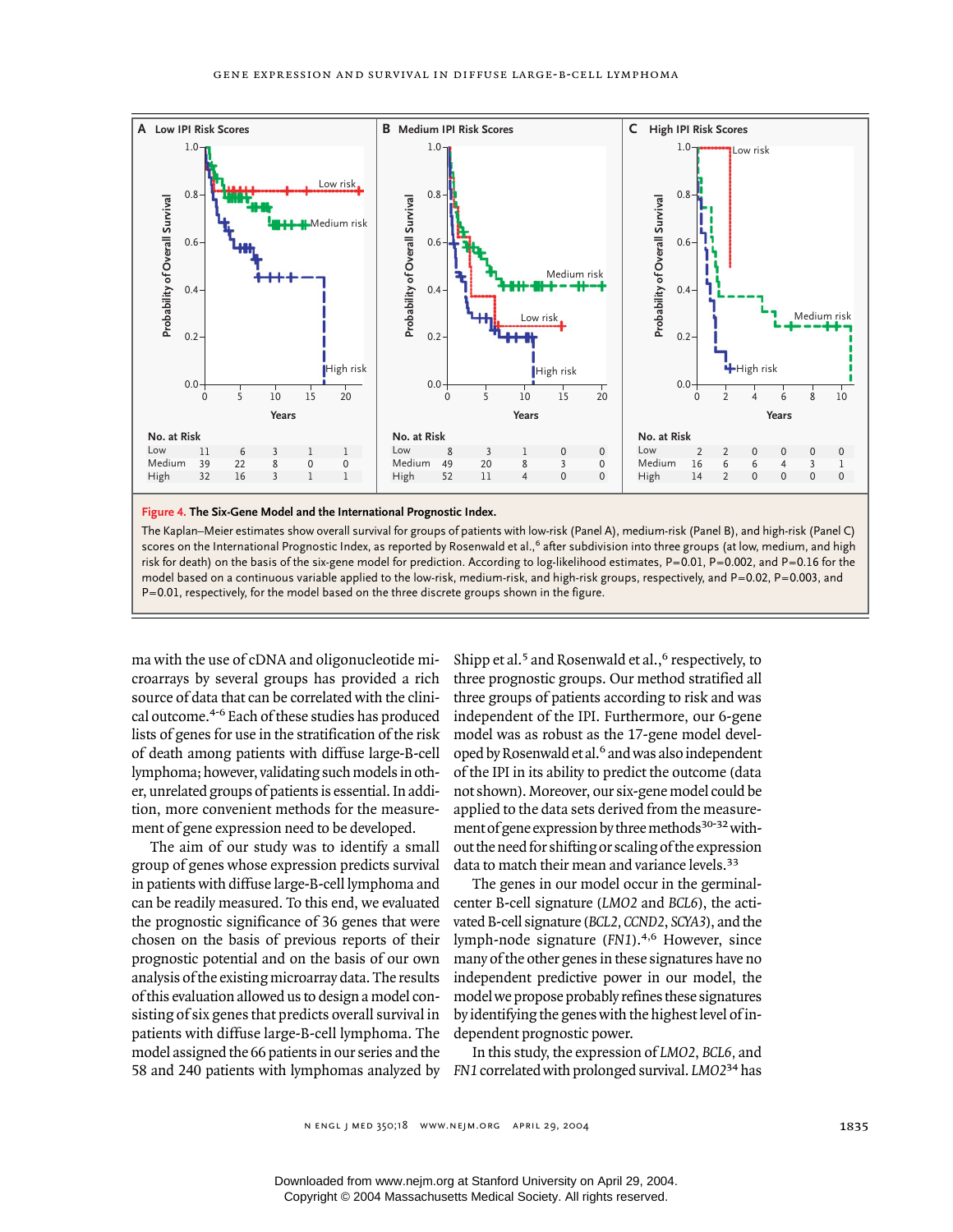an important role in erythropoiesis and angiogenesis<sup>35,36</sup> and is the most frequent site of chromosomal translocation in childhood T-cell acute lymphoblastic leukemia.34 It is not expressed in normal T lymphocytes,<sup>37</sup> but it is expressed at high levels in germinal-center lymphocytes.<sup>4</sup> *LMO2* has also been implicated in T-cell leukemia, developing after retrovirus-based gene therapy of X-linked severe combined immunodeficiency.<sup>37</sup> The relationship between its ability to cause T-cell leukemia and its correlation with prolonged survival in diffuse large-B-cell lymphoma is unclear.

The *BCL6* gene encodes a transcriptional repressor,<sup>38-40</sup> is normally expressed in B cells and CD4+ T cells within the germinal center, and controls germinal-center formation and T-cell–dependent immune responses.<sup>41-43</sup> It is expressed in non-Hodgkin's lymphomas that originate from germinal-center B cells. *BCL6* expression has been reported to predict survival in patients with diffuse large-B-cell lymphoma,<sup>8</sup> and our findings confirm this observation.

Fibronectin 1 (*FN1)*, an extracellular glycoprotein, is a ligand for the integrin family of cell-adhesion receptors that regulate cytoskeletal organization. The expression of *FN1,* by hepatocytes, stromal fibroblasts, and some tumor cells, <sup>44</sup> has been associated with metastasis.<sup>45</sup> *FN1* is a component of the lymph-node signature in diffuse large-B-cell lymphoma.6 Its expression may reflect the presence of mesenchymal cells in the biopsy specimen or a response of the lymph node to tumor cells, since we found only low levels of *FN1* transcripts in the purified lymphoma cells (data not shown).

In our study, the expression of *BCL2, CCND2*, and *SCYA3* correlated with short survival. These three genes are included in the activated B-cell–like signature that we and others have associated with short survival.<sup>4</sup> The Bcl-2 protein is present at low levels in normal germinal-center B cells but at increased levels in some non-Hodgkin's lymphoma cells that have a  $t(14;18)$  translocation.<sup>4,46</sup> Bcl-2 prevents apoptosis, and elevated levels of this protein, as detected immunohistologically, serve as an independent marker of a poor prognosis in patients with diffuse large-B-cell lymphoma.20-23

*CCND2* encodes a protein belonging to the cyclin family, whose members are characterized by dramatic periodicity in the amount of protein that is present during the cell cycle. *CCND2* controls the progression of the cell cycle from the G1 phase to the S phase by serving as a mediator of S-phase commitment and DNA synthesis.47 Overexpression of *CCND2* occurs in chronic lymphocytic leukemia and mantle-cell lymphoma.<sup>48</sup>

*SCYA3,* otherwise known as MIP-1-alpha or CCL3, is a CC chemokine that recruits a variety of cells to sites of inflammation.49 Its function in B-cell lymphomas is unknown, but it is expressed mainly in the activated B-cell–like subgroup of diffuse large-B-cell lymphoma.4 The promoter regions of the *CCND2* and *SCYA3* genes contain high-affinity binding sites for Bcl-6, and the expression of these two genes is repressed by Bcl-6.<sup>25</sup> This observation underscores the relations among the individual genes that we and others have implicated as determining the prognosis for patients with diffuse large-B-cell lymphoma.

Diffuse large-B-cell lymphoma is heterogeneous and may require a risk-adjusted approach to therapy. For simplicity, one can focus on the high-risk group in our model, because patients in this group have an especially poor prognosis with respect to longterm survival in the three data sets that we examined. Even among patients with a low risk of death according to the IPI, our six-gene model identified patients with a five-year survival rate of only 57 percent. Among patients with a medium or high clinical risk of death (medium or high scores on the IPI), the five-year survival rate in the high-risk group in our model is less than 27 percent. This group, representing approximately one third of all patients with diffuse large-B-cell lymphoma, may require a different therapeutic approach from that used in other patients. The six-gene model and quantitative PCR can most likely be used to identify patients who may benefit from new treatments.

Supported by grants (CA33399 and CA34233) from the Public Health Service, National Institutes of Health.

#### **references**

**1.** Jaffe ES. Histopathology of the non-Hodgkin's lymphomas and Hodgkin's disease. In: Canellos GP, Lister TA, Sklar JL, eds. The lymphomas. Philadelphia: W.B. Saunders, 1998:77-106.

**2.** Vose JM. Current approaches to the management of non-Hodgkin's lymphoma. Semin Oncol 1998;25:483-91.

**3.** The International Non-Hodgkin's Lymphoma Prognostic Factors Project. A predictive model for aggressive non-Hodgkin's lymphoma. N Engl J Med 1993;329:987-94. **4.** Alizadeh AA, Eisen MB, Davis RE, et al. Distinct types of diffuse large B-cell lymphoma identified by gene expression profiling. Nature 2000;403:503-11.

**5.** Shipp MA, Ross KN, Tamayo P, et al. Diffuse large B-cell lymphoma outcome prediction by gene-expression profiling and supervised machine learning. Nat Med 2002;8:68-74.

**6.** Rosenwald A, Wright G, Chan WC, et al. The use of molecular profiling to predict survival after chemotherapy for diffuse